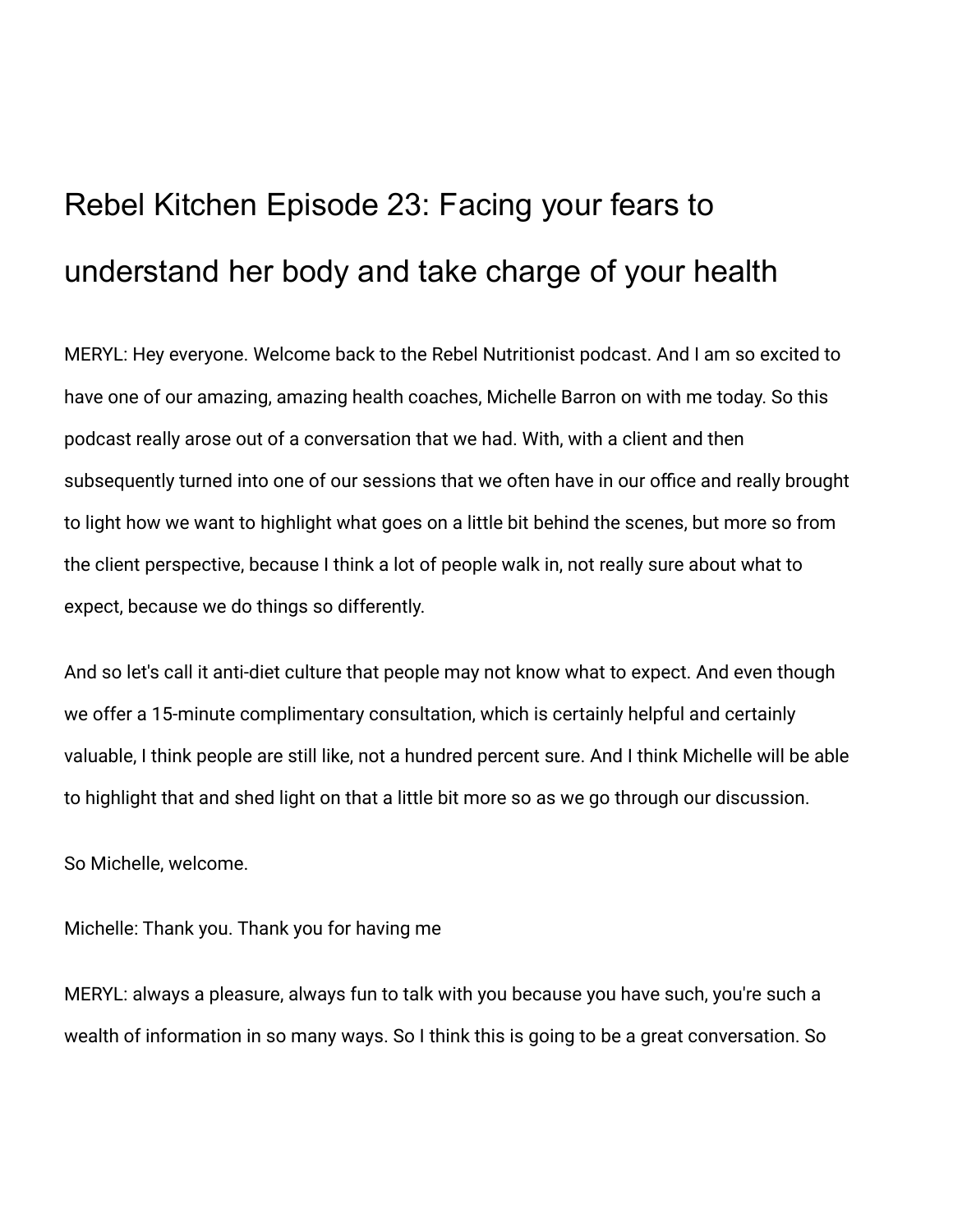without further ado, why don't you, I'm going to let you kind of walk through the journey a little bit of sort of where you started.

In your own personal journey with us with this, because I think your perspective as we were talking the other day is so valuable for people to hear. So take it away.

# Michelle's 'reverse' journey from health coach to client

MICHELLE: Sure. Thank you. So, yeah. So I've been working with you and our team for almost two years now and have been watching the process, watching all of our clients, guiding them along through learning every step of the way of how this works.

I'm soaking everything in learning from each client and from you. On what really works to help people reach their goals, whatever their goals are, if it's for health, wellness, if it's because they're sick or they're looking for weight loss, **whatever it is their journey becomes a part of mine as well because I'm going on it with them**.

So During this whole process, I'm always listening like how does this relate to me somehow? There's always I'm trying to read that in what can I learn? You know, and put into my own story because let's face it. You know, I had three children, I feel like I've always been battling to get the weight off.

And even when I was younger, I always had stomach issues. So I can recall doing the stool test and going through the whole process and not really getting answers and trying to eliminate foods and see what would happen. Getting frustrated, giving up, going back on and off different diets per se, and working with you guys, I'm listening to everyone on the team.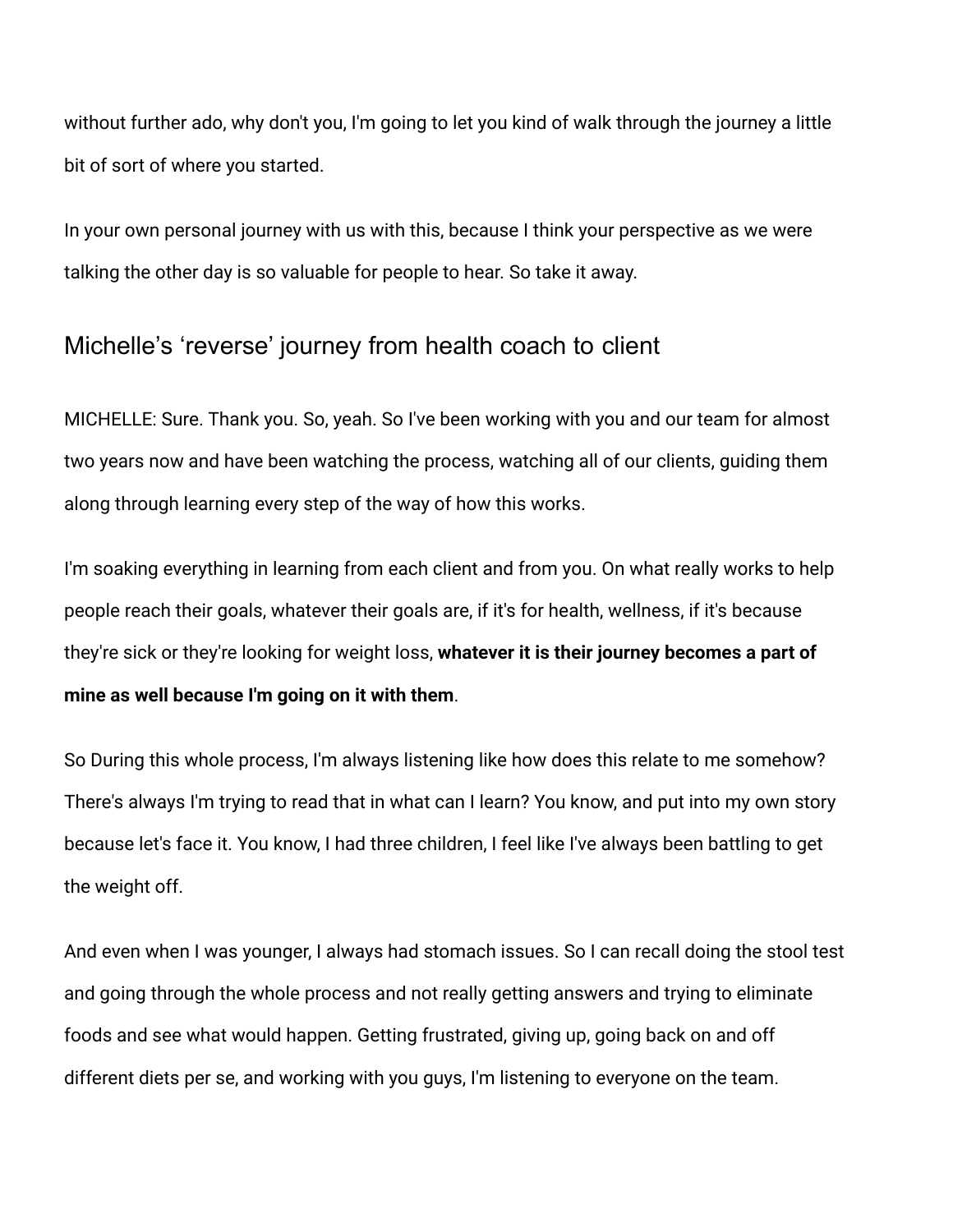Who's taken a test, gotten their results, seeing the progress, done the work.

And so I think I was afraid originally to take the test. You know, not because of the blood work, not because of doing the dirty part of it all, but I was afraid to see what was going to come out. So I finally bit the bullet just a couple of months ago, and I started with a three X four and did my genetics, and it was like putting a puzzle together.

I feel like I always say that to the clients because it really starts to make sense.

And then when you see things that are sort of off grid, it pulls everything together in such a way that you have that aha moment. Oh, that's why I feel this way. Oh, that's why the second exercise is not working for me.

So my first step was that 3 x four.

#### The fear of what you might learn when you uncover your unique health

MERYL: So not to interrupt, but I just want to stop there for a moment and kind of highlight and bring back what you said, because this is something that is really, really common. And we hear often is the fear piece. I think there's a huge component to that when people come in and they may not even recognize it right, right away anyway, but I know a few clients have said that in terms of.

They're **afraid of what they don't know. They're afraid of what they do know**. Right. Because they've already been through so much of this. Like we had someone the other day who said, I am **afraid because I've been on every diet** and have failed the, I mean, they were initially successful and then they were just stagnant and that we hear so, so often that people have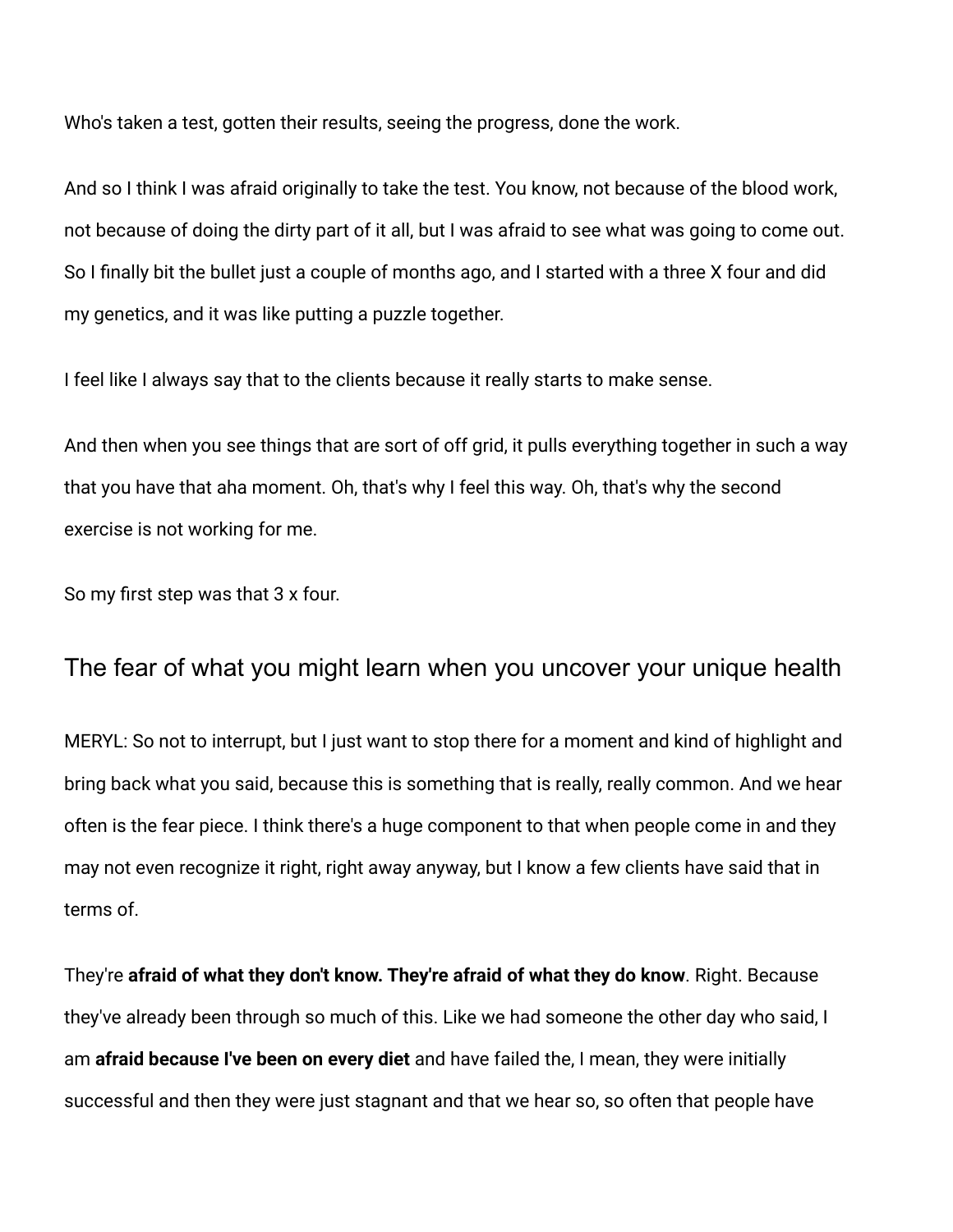been on and off every diet and they've tried every, every exercise plan and I'm always telling them it is not.

And I say this over and over. **What we do is not just a function of diet and exercise**. It has been drilled into our heads over and over again from diet culture, from the book mentality, from marketing mentality. That real success only lies In tweaking, diet and exercise, and nothing could be farther from the truth, but then people don't really understand, well, what, what are the underpinnings of what we do?

# The 30,000 foot view of your personal health blueprint

And we try to explain, right? The genomics. And we explain understanding that 30,000-foot view of what is your own personal blueprint and the subsequent testing. So I think what you're saying totally brings it to light for people. And I, what I really want people to do is take a step back and say, okay, I am.

Trying to really understand, like you said, how does my body work? Right. We all have the same biochemistry. **You cannot outrun your biochemistry**. How do I understand the nuances of that and what is really going on? And like you said, there's the fear there. So talk about genetics and all of that. Yes. It sheds light on it. It's the aha moment. And it really gives you a whole different perspective because it gives you hope.

Right where there might not have been any, but delve a little bit more into the fear. What, what were you afraid of if you don't mind me asking?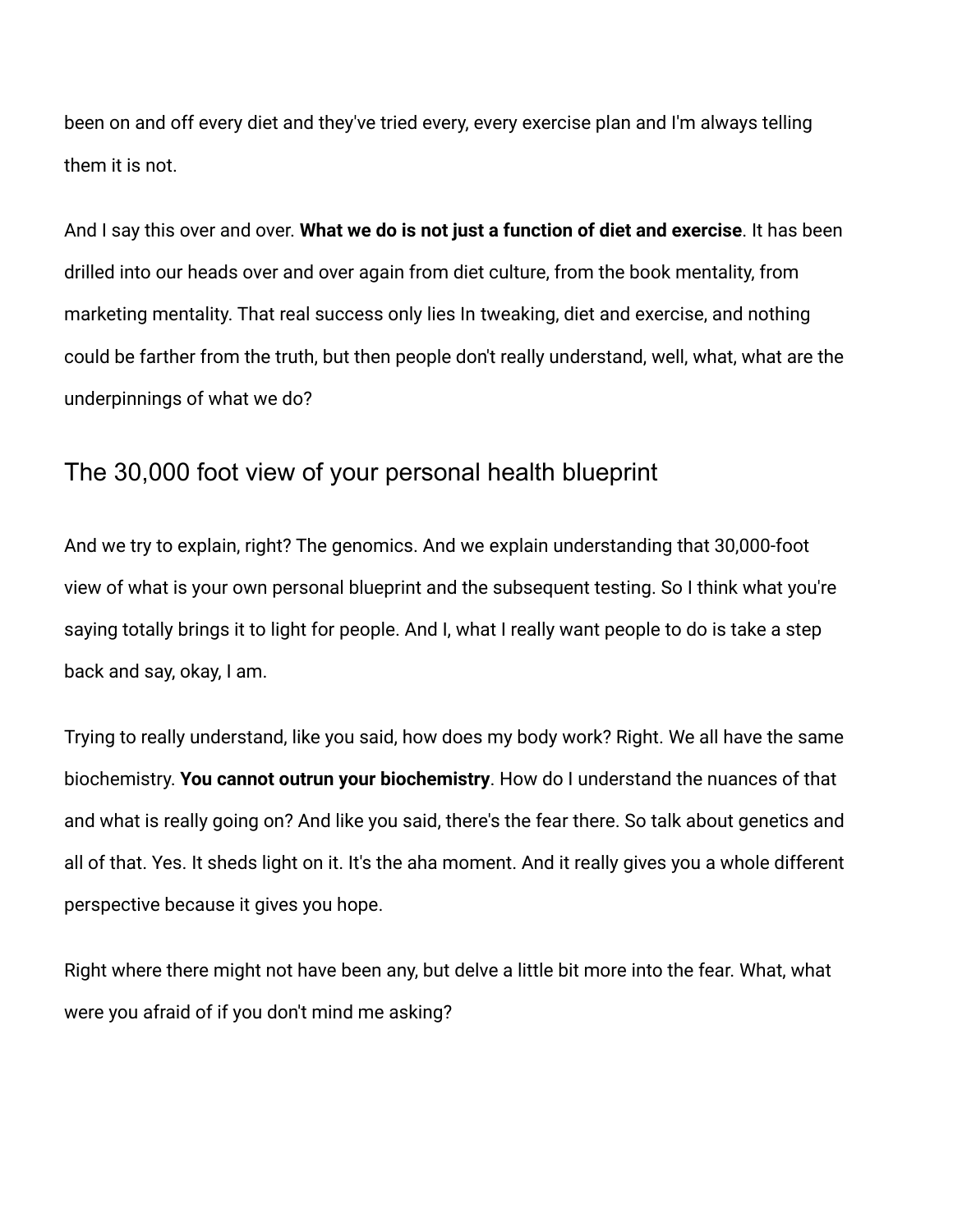# What if I'm doing it all wrong and I have to change my habits?

MICHELLE: So I feel like I eat well, I feel like I'm doing things right, but then if you look at it and it's there on paper clear as day, like maybe.

I'm not doing anything right. Maybe I'm going to find out that all the things that I thought I should be doing were wrong. And now where did we go with this? So I was like, fearful of, okay, what am I, the level's going to say, what is my hint? I've never done a genetic test. I have no idea. What's even crazier for me is that I'm a runner.

I run four days a week. I do other types of exercise. But clear as day in that three X score, it said that I should, I'm burning myself at both ends from doing that. From that alone, you had suggested different types of workouts for me. And I took everything you said as the holy grail, like, okay, let me try something different.

You know, started working with a trainer a lot more into weightlifting and resistance training workouts, and then things started changing. And so that was sort of like the flame that really, really sparked. And I was like, ready to go, give me the next test. So from that, some people just need everybody's different, but some people just need a little bit to get them going.

So that was it for me. As soon as I saw something was changing, I was like, give me more what, what else can I get my hands on knowledge-wise about my insides, that I've always been questioning. So, I mean, if you talk to any of my childhood friends, they would tell you like the laughs you would have about how bad my stomach was forever.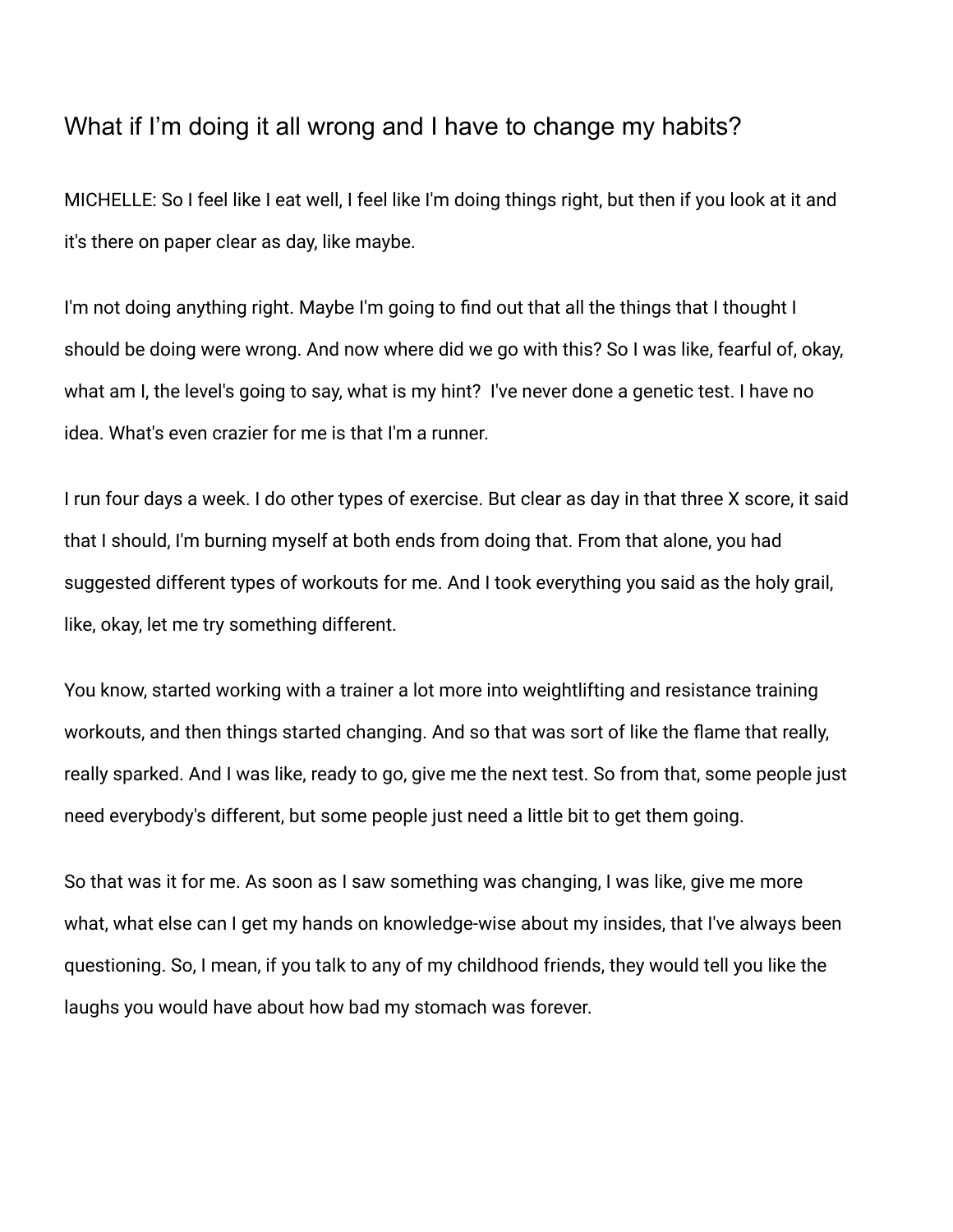It was just a known thing. So now here it is like, oh my gosh, **I have answers now**. So the next step was the NutrEval and the Cleveland heart lab. And we took a look at my blood and realized that the type of eating that I was doing was doing me no service. So I am mostly vegan.

Meat. Clear as day. That's not working for me, according to my blood work. I mean, I don't know if you want to dive in deeper to what you saw on there, or you want to go with that.

MERYL: That's up to you. You're this is full disclosure on your part. I'm certainly not, not going, gonna, not going to go where you don't want to go.

So you feel free to. Give us whatever you want. I think it does help. The more you shed light on, the underpinnings of really what you discovered. It certainly helps the listener out there. Who's, who's probably in the same situation. I mean, how many people have we had come in, who are trying to do mostly plant-based diets are really trying to avoid the red meat because they'd been told by a physician or I've read a book or whatever.

And I always say, it goes back to **the testing does not lie**. You are your own N of one, right? We are our own individual person and our unique biochemistry behind that. And that is the beauty of the testing is that it **allows me to go deeper with you and really look at what makes sense for you**. So. Right.

In theory, you were doing quote, all of the things you were supposed to, I dunno, according to whom, but then you were supposed to be doing and yet it was not serving you. So if you want to go into your own labs then,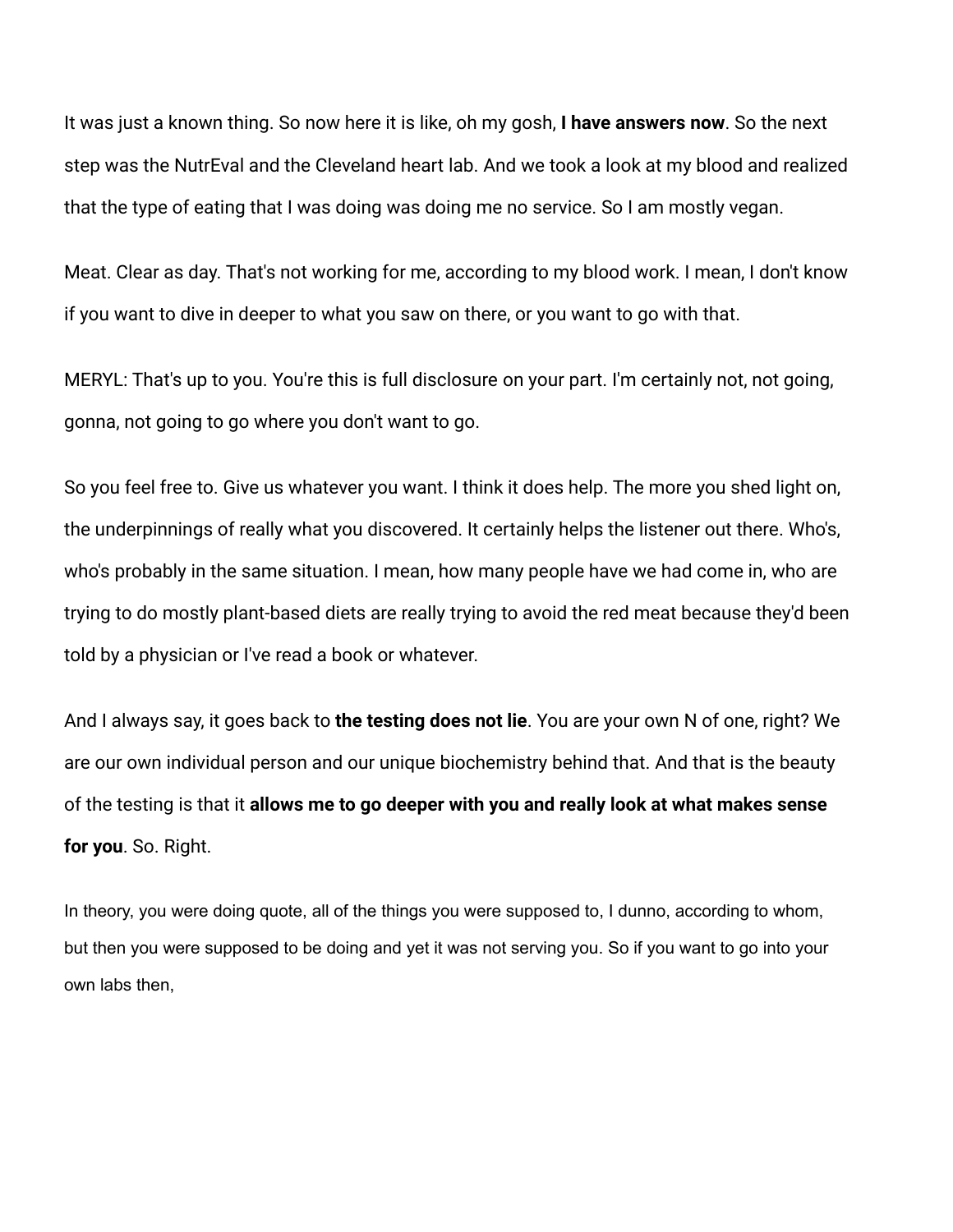## What my labs showed me about my health

MICHELLE : right. So as I suspected, I was not getting enough protein. And so that showed up clear as day.

You know, everybody at work always laughs at me when I have salmon every day and salad every day. But my omegas were great, but my proteins as a whole were really, really lacking as well as my B vitamins, my antioxidants whole plethora. So you had said maybe you want to start eating meat a little bit and you know, I cringed a little, but what's funny is.

**I like meat, but I had somehow made that taboo**. Right. So now being able to incorporate that into my week with grass fed meat. I'm not doing it every day. I'm doing it maybe once a week. And this is working for me. I feel good. And I like it. So there was like guilt at first, like, oh my God, I like it.

And then I'm like, oh wow. I got rid of this for so many years. It's been like a little bit of a head game. And now, so I do understand when we have clients come in and they say, I can't do this. I get it. I totally understand that because it is hard when you're doing something one way, for whatever reasons, if it's ethical or you just don't feel comfortable or you don't like it, I get it.

### Sometimes we need to try new things based on that evidence

Sometimes we ask people to try things out that they wouldn't and. I took the plunge and I am enjoying it, so that has been helpful. And I see things changing in my body. and you also started me on some supplements. So I have like a daily routine from the three X four came, that I should be doing intermittent fasting.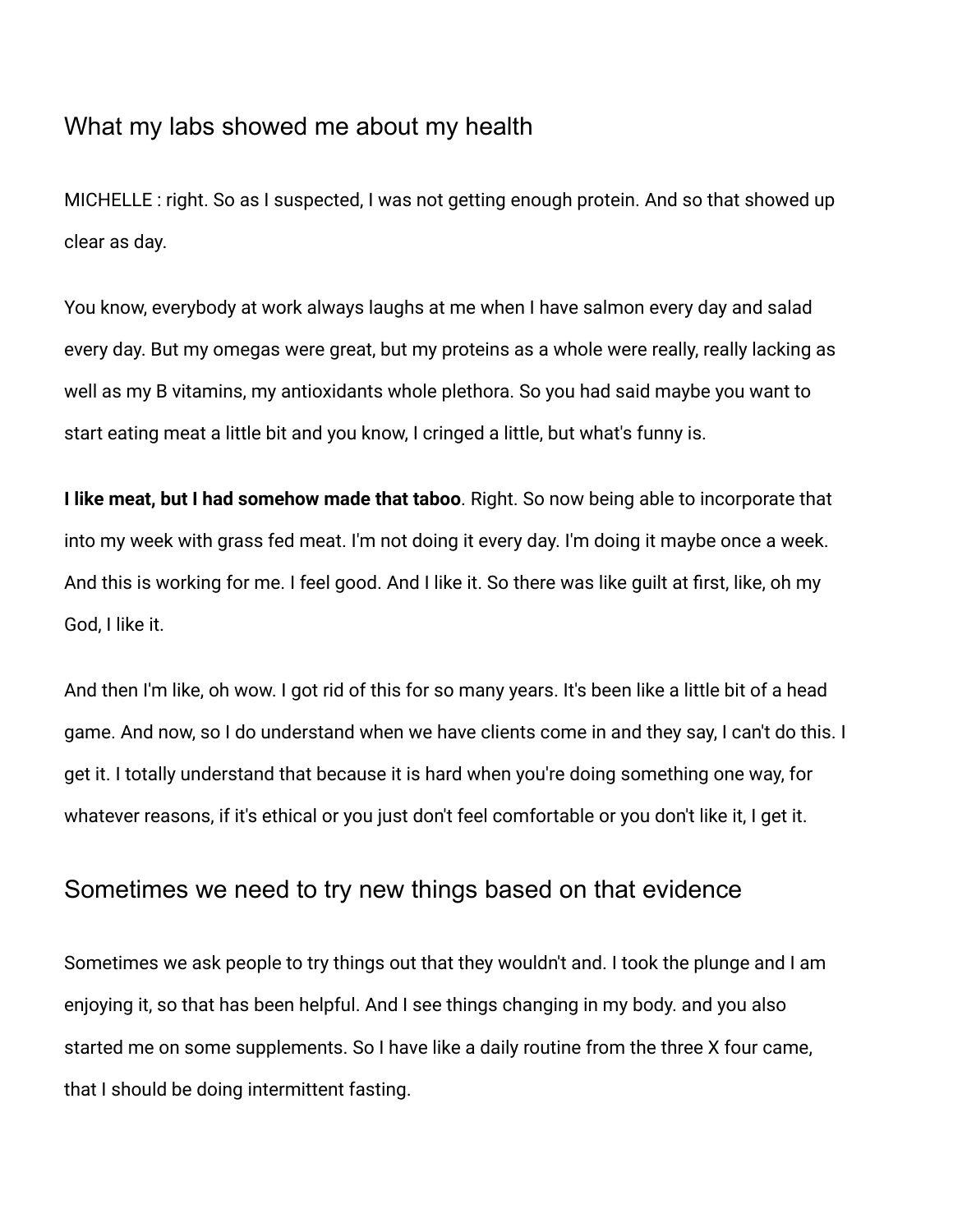So then you showed me the way through my NutrEval. Because it was showing, we always say the three x four shows you the big picture of where you're projected to go, but you can change that trajectory based on what you're doing. So we took a look at what's happening in the here and now for the NutrEval and Cleveland heart lab and made the changes that I needed through supplements and through food.

So now you have me in the morning. I'm taking my electrolytes. I'm taking my vitamins, my antioxidants, getting my protein in, and then going about my day and making sure that my meals are robust and filled with the vitamins and nutrients that I need. But then we went onto the stool test because forever, I have had stomach issues.

Michelle's long term problems with stomach issues

As long as I can remember, I, I even still have a clear picture in my mind and being in my twenties and going to the GI with that little card from, from my soul sample. So obviously this is a different time and it's way more in depth and **it gave so much information and that was the best part of it for me**, the part that I was waiting for, because really in every conversation that we have during the results sessions and the initial sessions, when I listened to the clients and what their symptoms are, how they're feeling so many times on saying, that's me, I feel like that, oh my God.

You know, and I'm furiously writing notes because I want to learn for them, for me, for everyone. So the next person and I'm self-diagnosing myself throughout all these sessions, but when the stool test came back and it did say and **confirm that I have bacterial growth and I'm teetering on SIBO**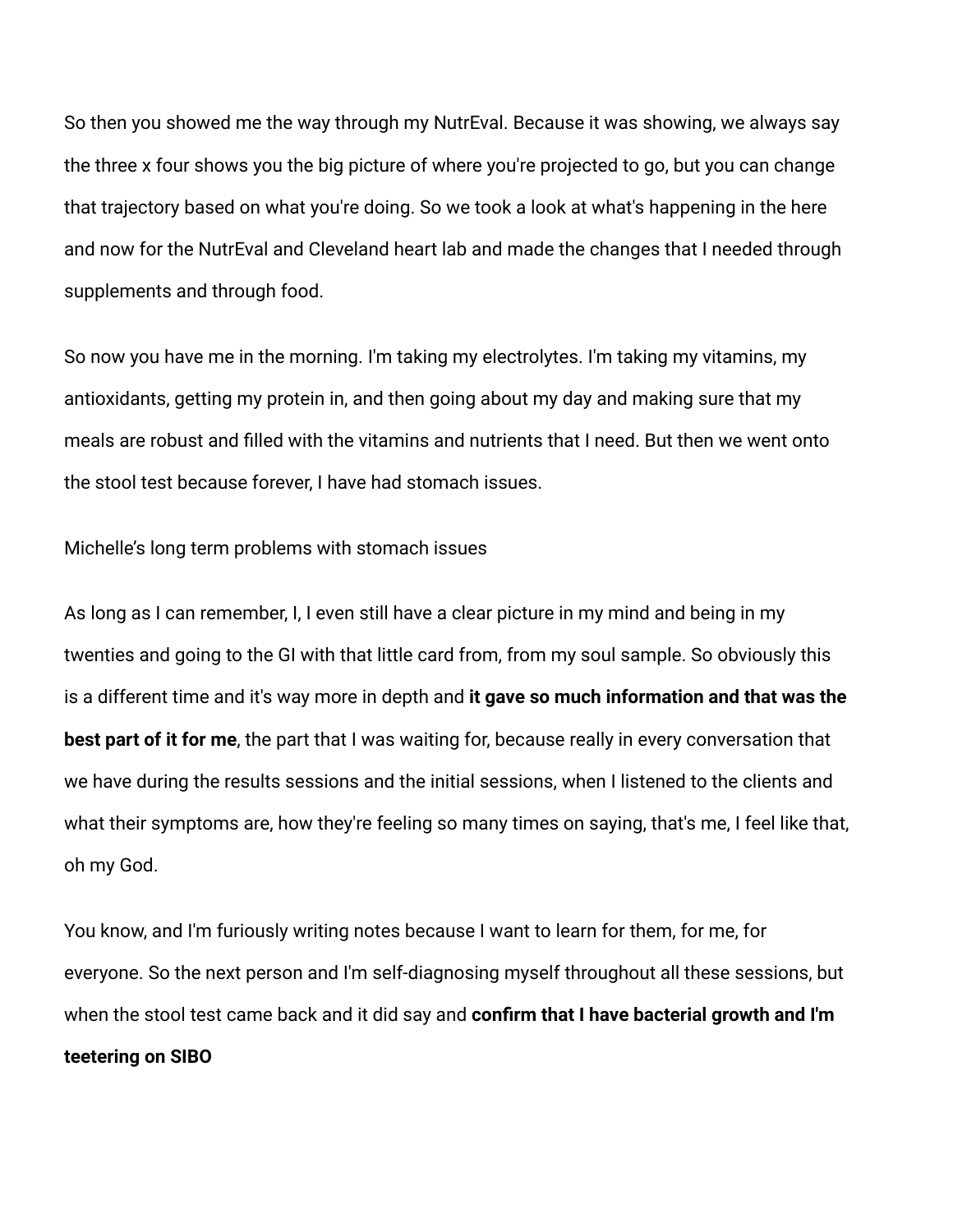it was like, wow, **I was so happy, as weird as that is, to have an answer and to be able to treat it**. And within just a short period of time, I know I have a long way to go, but by using the GI Microb-X and using the supplements to help me feel better, it really has made a difference. And what's crazy is I can't even believe it.

**The bloating has gone down**, like at night I don't look like I'm four months pregnant, which I was sort of like getting used to and getting so annoyed with myself about like, I'd say, I don't understand I work out so much I eat, right. What is going on here? And now things are changing and it's like, I'm so happy. You know, I feel like I have to share it.

MERYL: and that's why I wanted to do this because. I feel like a broken record. When I say we really have to dig deeper people come in and of course the number one thing is always, I want to lose weight. I want to lose weight. I want to lose weight. And I'm like, I always say, we often have to go around the back door of the house to get, come out the front door and people look at me like I don't understand why.

Now, hopefully hearing your story, and again, I don't make this stuff up. Everything that we talk about is always from, from a client story or something that we've done with one of our, one of our coaches. So what do you say to them, those people, how do you say it in your own words?

I mean, I know you've kind of just, I did, but for the person who's coming in and saying, well, I really just want to lose weight. And then I say to them, but we have to look under the hood. Right. Talk to that a little bit, if you can.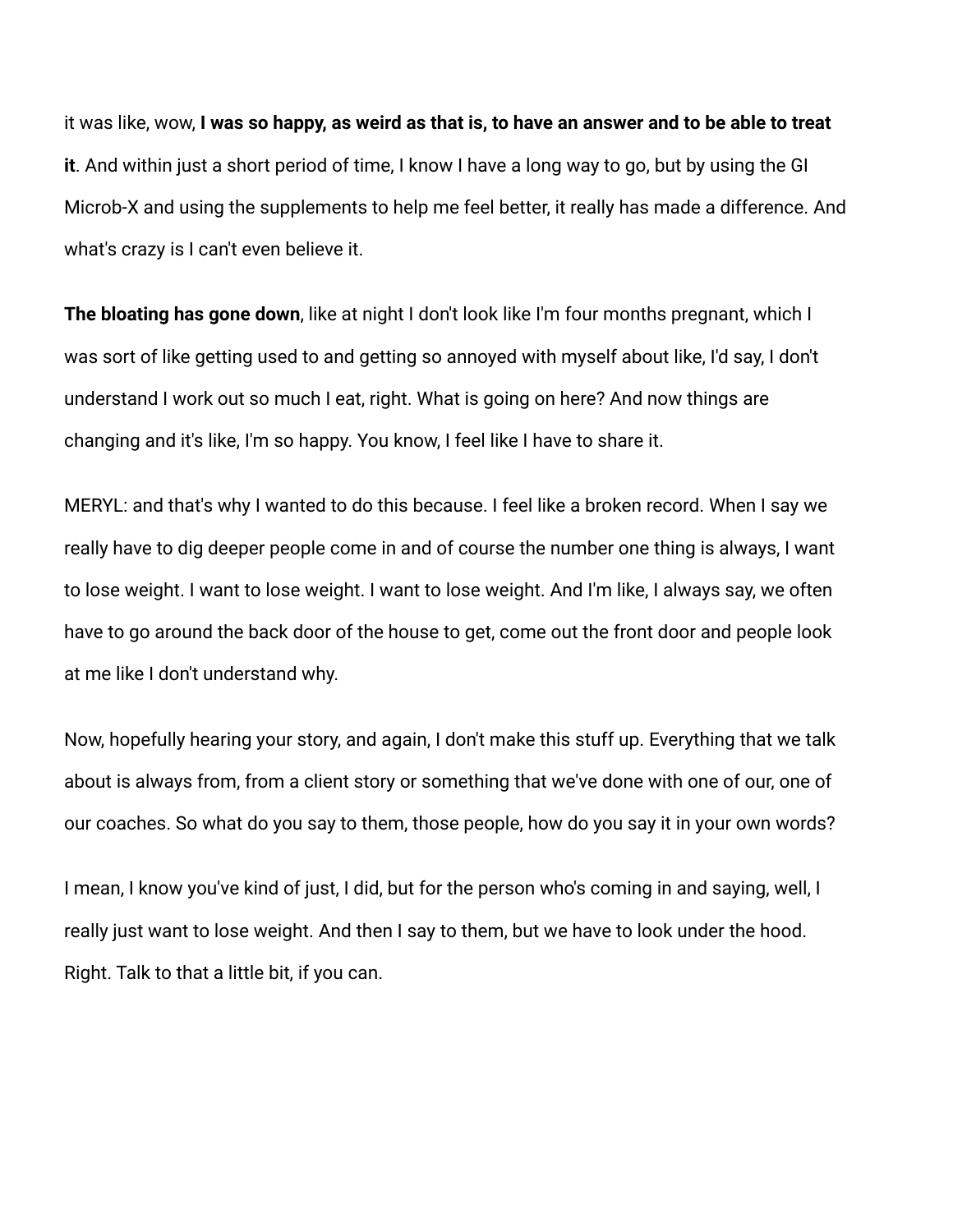# Why we need to dig deeper to find the causes of our health issues

MICHELLE: Yeah. You know what? It's so true because **people just think, hand me the meal plan, tell me what to do and let me do this on my own**.

And that's really, there's so much more to it. And that's what makes the program then so different and so amazing because r**eally you're getting to the root problem**.

#### Right?

**So if we don't find out what those imbalances are, no matter how much you're exercising, no matter how well you're eating. You're not going to see the change that you want to see**. You might see some, but it's only going to take you to a level, but by getting in and diving deep and finding out really what's going on inside, that's where you can make the change. So we always say **your body's working so hard to get in balance that it can't lose weight at the same time**. So first step is to get in balance.

Through foods, through supplements, finding out what's going on, and then getting those suggestions. And then from there taking all the great recommendations and the tools that we share with our clients to take them to that next level. And for me, watching my clients go from point a to point B C D, that you're all the way to Z is amazing.

I'm cheering them on along the way. **Their success is success for me too**. I'm so excited for them. Like I have one client who just started, she found out what was wrong with imbalances, and now is starting to see the change she's been waiting for. And so now I'm doing like a little side challenge with her.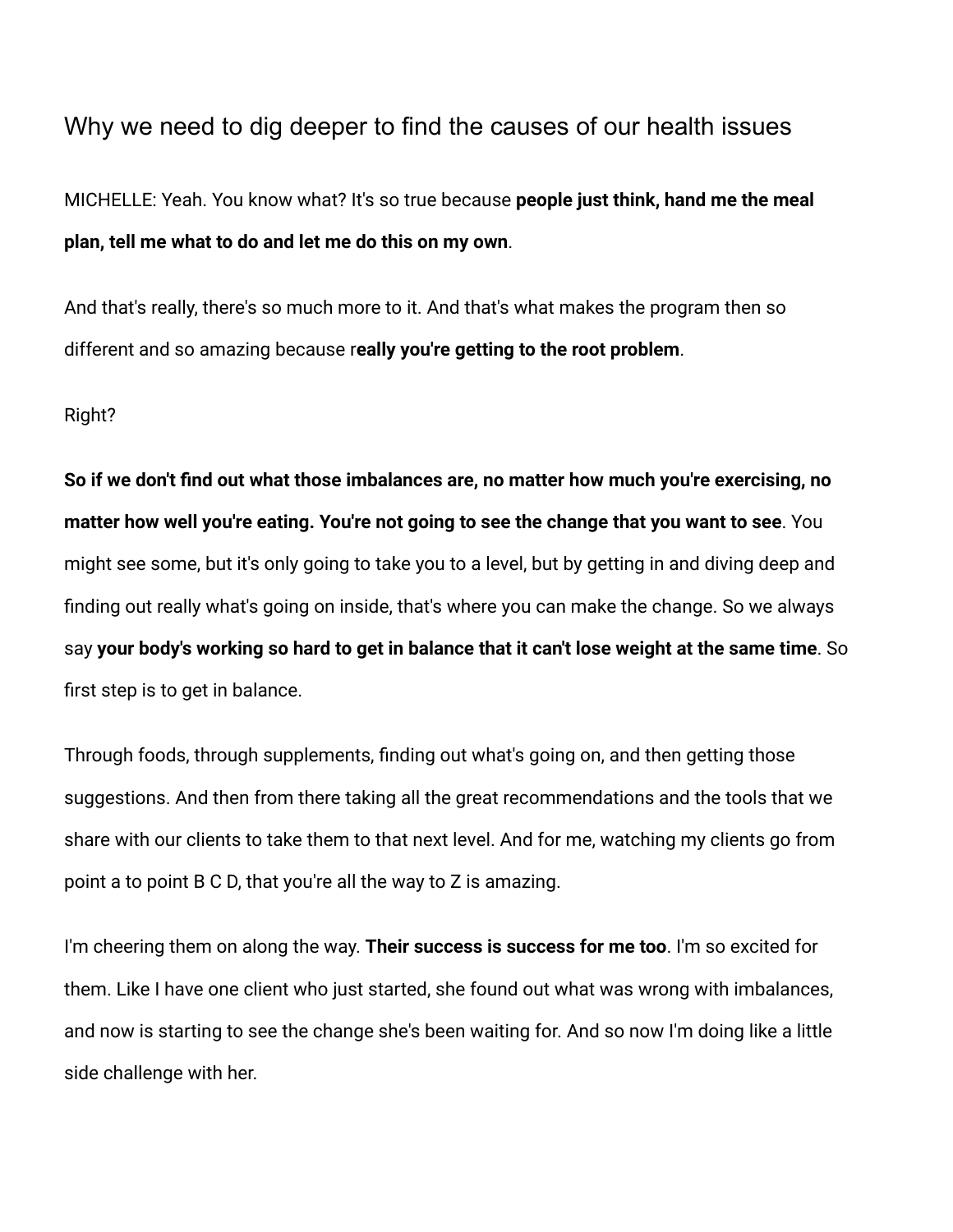Okay, let's go do 50 sit-ups a day. Send me a message when yours is done and I'll send you a message reminder because this is how we help each other. So there are so many facets. I love working for you. I could go on and on forever, but for me it was like, okay, it's my turn to be the client. And that has been such an eye-opening situation for me that I cannot even believe that.

why did I wait so long?

# You need to be ready to make the consistent small changes

MERYL: Right, listen, We always say, we can't want it more for someone else than they want it for themselves. And you have to be ready at the point that you're ready and maybe hearing right. You hear people over and over, and then you just you know, when you see their success, right, you see these people week after week coming back and they're making small changes.

And I think that's the key also. Is **the fear is I'm going to take everything away that whatever we do is about deprivation and starvation**. And it's going to be such hard work. And I don't know that I can do it. And oh, I have so much stress my schedule is. So busy and the moral of that story is **we do everything at your pace**, right?

At your own pace in the, in the way that works for you. But it really is these baby baby baby steps, because that's the only way that change is going to happen. So for you too, right? You've made changes.

MICHELLE: Yes. And I always say like, if mama bear goes down, everyone's going down with her. So like I'm leading this household, so I need to be my healthiest and I need to be my best self that trickles down.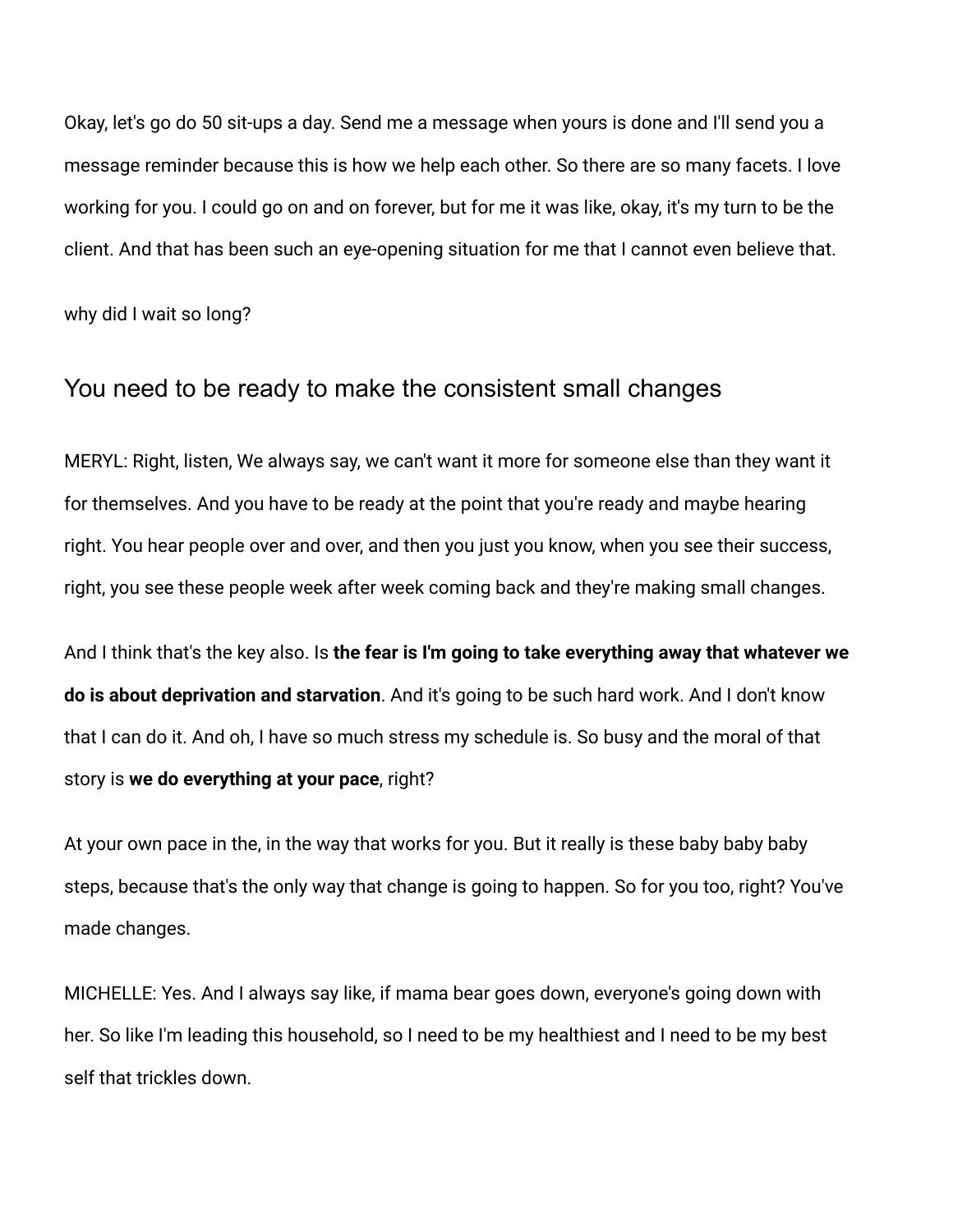When you're not feeling good, it trickles down to the rest of your family. I have to be there to be able to support them. I have three kids, support them in their schoolwork and social this is a whole new world. Right with everything that's going on. And I feel like everyone has to be at their best self and being healthy plays the top role there.

#### MERYL: Absolutely.

Right. I remember our conversations used to be just on, how do I lose weight? How do I lose weight? How do I lose weight? And I'm like, do your testing, do your testing.

You know, because whatever we're doing clearly is not working the way we think it is. And now I think like you said, well, you're seeing the bloating, but I also See you and I see your body changing. How do you feel about that?

MICHELLE: It's amazing. Thank you. Thank you. Thank you. I mean, I have so many things for you for making this all happen, but again, it took me a while to get to that point.

You know, I watched plenty of people in the office do their testing over and over again, like six months and whatever. And I would say, oh, where my kids go to camp. Oh, and this and that. I don't know what I was waiting for or why I was waiting. Why I was so afraid, but the time was right and I dove in and now I'm excited.

I'm really excited to see the changes that are happening and to continue to see them and to work towards more and to keep challenging myself in other ways . That's what life's about. If you only get better.

MERYL: Absolutely, absolutely. Amen to that. Amen to that. I think that all the time.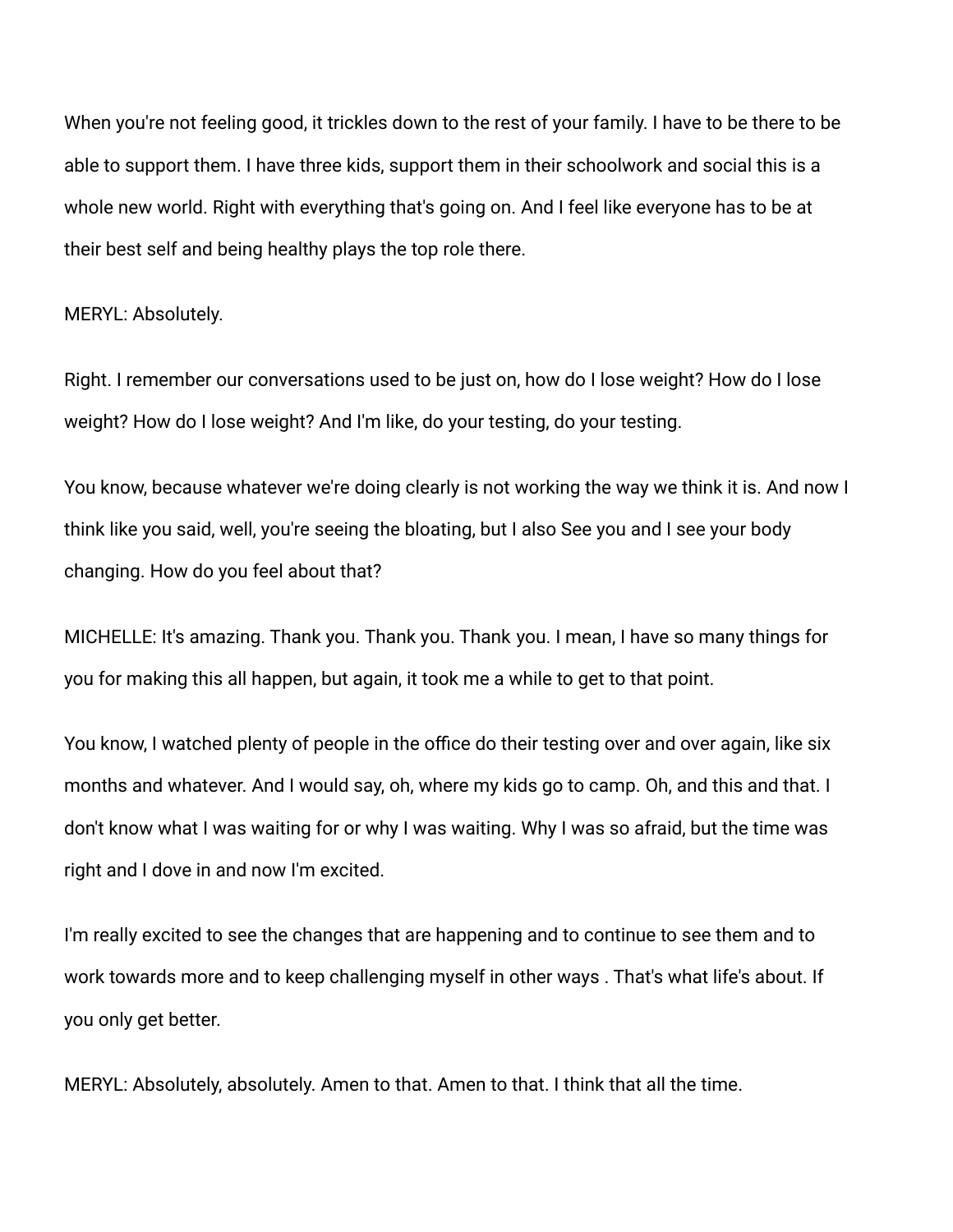# Re-balancing our body leads to internal and external health changes

And, and look, you're seeing, you're seeing the results on the inside and the outside and I think that is right. The **results have to come from the inside first in order to see change on the outside**. It can't be,

MICHELLE: I know I'm talking about the outside of the changes, but **the inside changes are invaluable**.

**The way I feel is amazing**. I think I just took it for granted that I always felt crappy after I ate, like. You know, I know I'm not going to feel good after this, but that uncomfortable feeling that I always had after meals is gone. And I'm still in awe, I can't believe that we always tell our clients, you don't know what it feels like to feel good until you've come this path because you're so used to feeling bad.

Right. So I just got used to feeling okay, I'm eating and my stomach's going to hurt and I'm going to feel bloated. And that's just the way it goes. And now it's like, whoa, this is what I should feel like. I've just gotten so used to it. Yeah. So that part, maybe I didn't give that enough attention, but that's where the spotlight should be.

Because what I tell my clients is **the weight loss is a side effect of all the other things**. Right. So really the main point for me is **I feel good and that is invaluable**.

MERYL: Absolutely.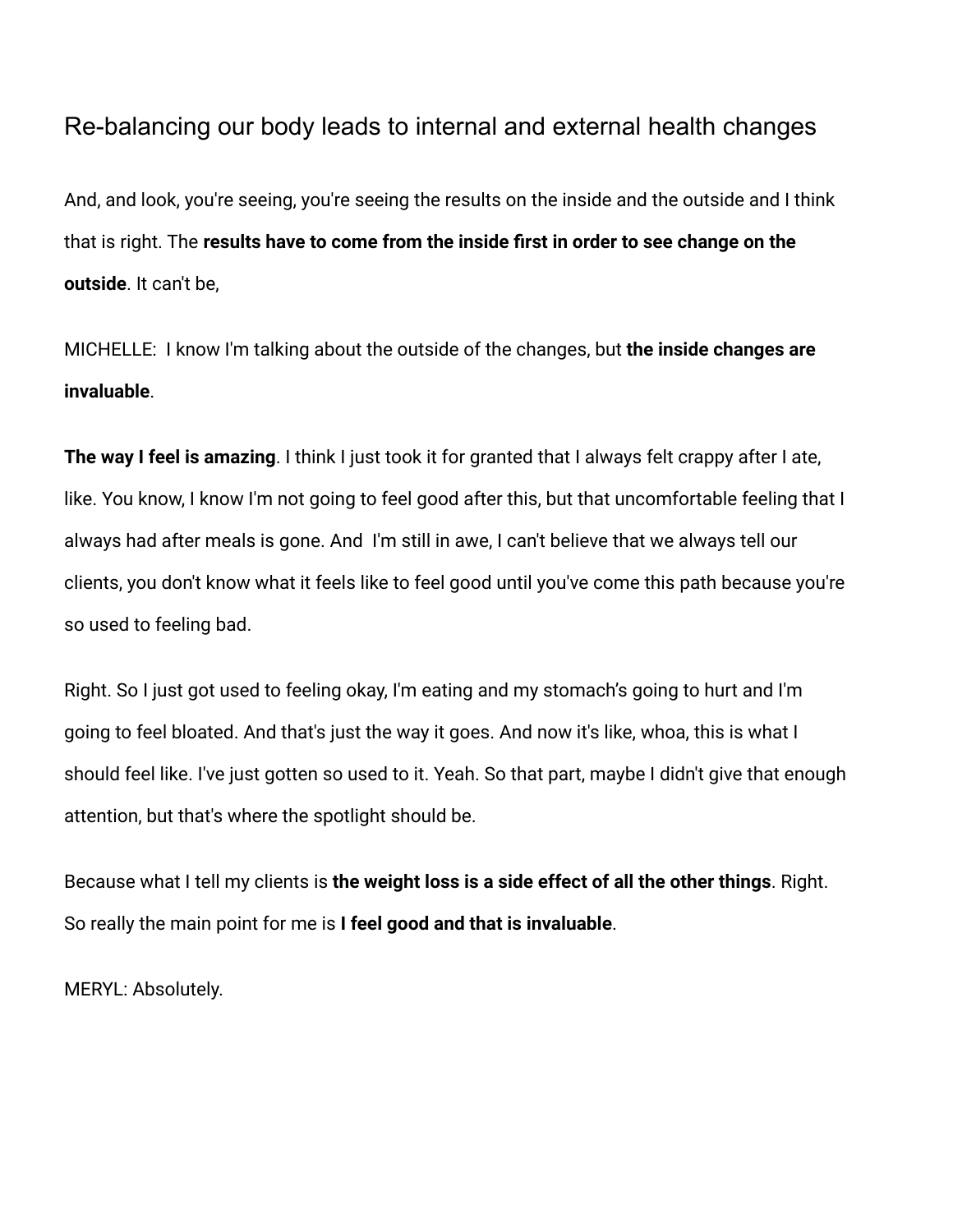We should just kind of leave it on that, on that note, because that is the goal, right?

**The goal is to have the outside reflect how good the inside is doing** right. How healthy. And balanced it is. And ultimately that is our goal. Our goal is to rebalance what is so far out of balance. And I think being able to pinpoint that and, and understand that it's not just weight loss, it's not just exercise the mind-body piece goes along with that.

Again, we beat that into our client's head because what goes on inside your head and inside your brain is manifested in the body. And, it's work, but it's not hard work. It's doable work. listen, you're busy, you've got kids that you're running around all over the place. You've got a, again, a house that you're managing, you're managing a full-time job, right?

We are all busy stress and the busyness of life is all relative. You do have to take a step back. We do have to take a moment to reflect on some of that, but the fact is, is everything that we want that's worth having requires work.

MICHELLE: Absolutely. And you have to carve out that time for it. You have to make yourself a priority.

And so if that means for me, I'm an early bird. If that means for me waking up early and making sure that I get my exercise in, get my supplements in, make sure my food is all set for the day and that we're set up for the evening. Then that's just how it goes. But it has to be a priority. Yes. And it makes me feel so much better anyway,

MERYL: Right.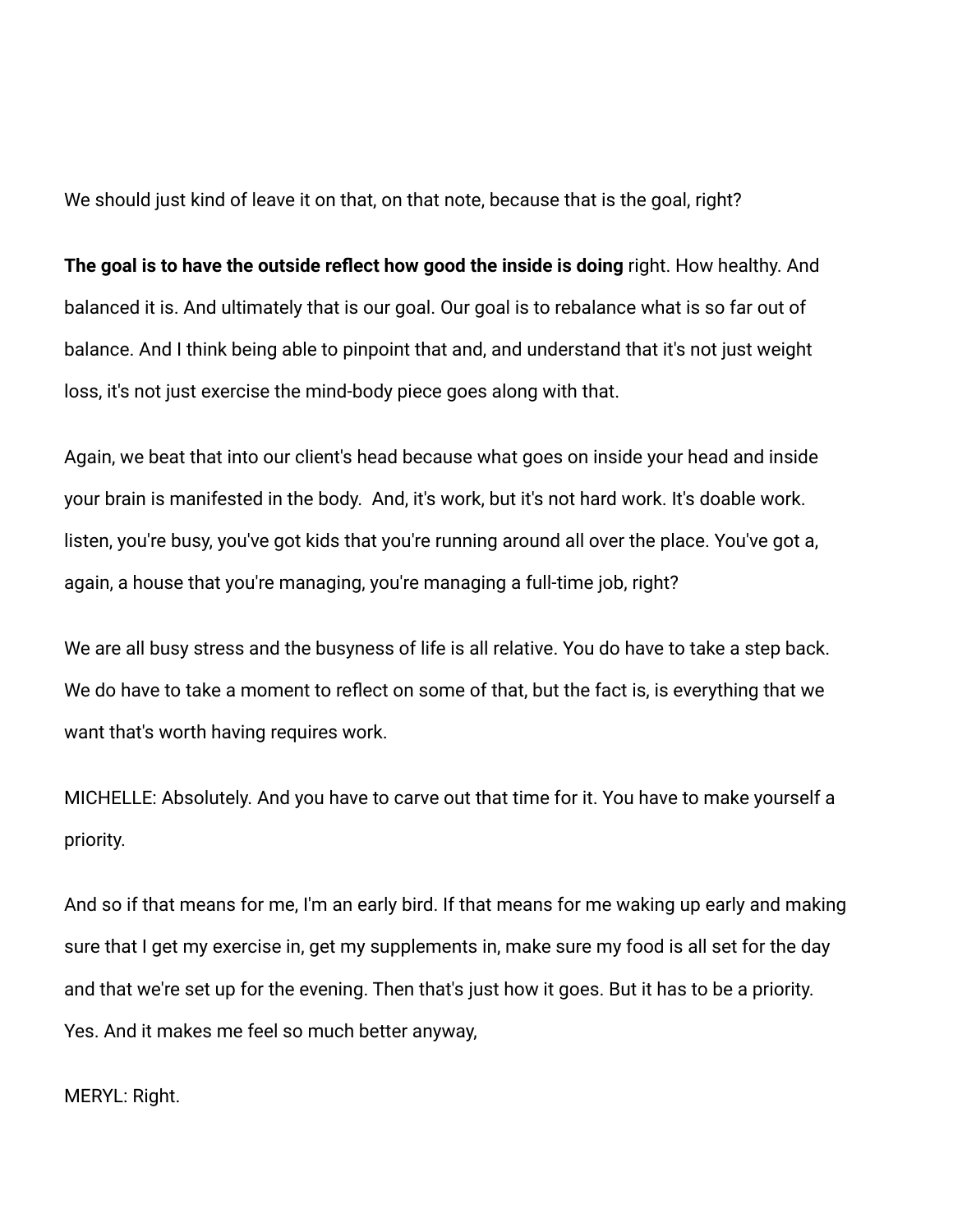MICHELLE: It's a win-win.

# Why it's important to create your routine and prioritize the right things

It is. And you know, when you shift your routine and you recognize that the routine is crucial in terms of, like you said, how you prioritize, I do the same thing, right? I'm up early, intentionally up early so that I can meditate so that I can have my morning coffee because that's important right before I go work out in the workout, sets me up for the day.

And then I made sure at night I have downtime and no screen time. Those are all very intentional things. **They don't just happen haphazardly and randomly**. And I feel like we have got that's part of self-care. And when, when we are too busy taking care of everybody else and not taking care of ourselves, we get lost in all that.

And it becomes that downward black hole spiral. And that can certainly be a conversation for another day. But recognizing that everything that we do with all of this is all-encompassing. And so I thank you for your candid account of all of this and for you being so forthcoming and honest and, and sharing and being vulnerable because that is hard to do sometimes.

Right. And it's much appreciated. And I think the people that are listening also appreciate that because it resonates, I'm sure on more levels than people may or may not realize. So as always, we welcome your questions out there. We love, we love answering any questions that come in and I'm going to let you leave with one last thought.

And there you go, the mic's yours